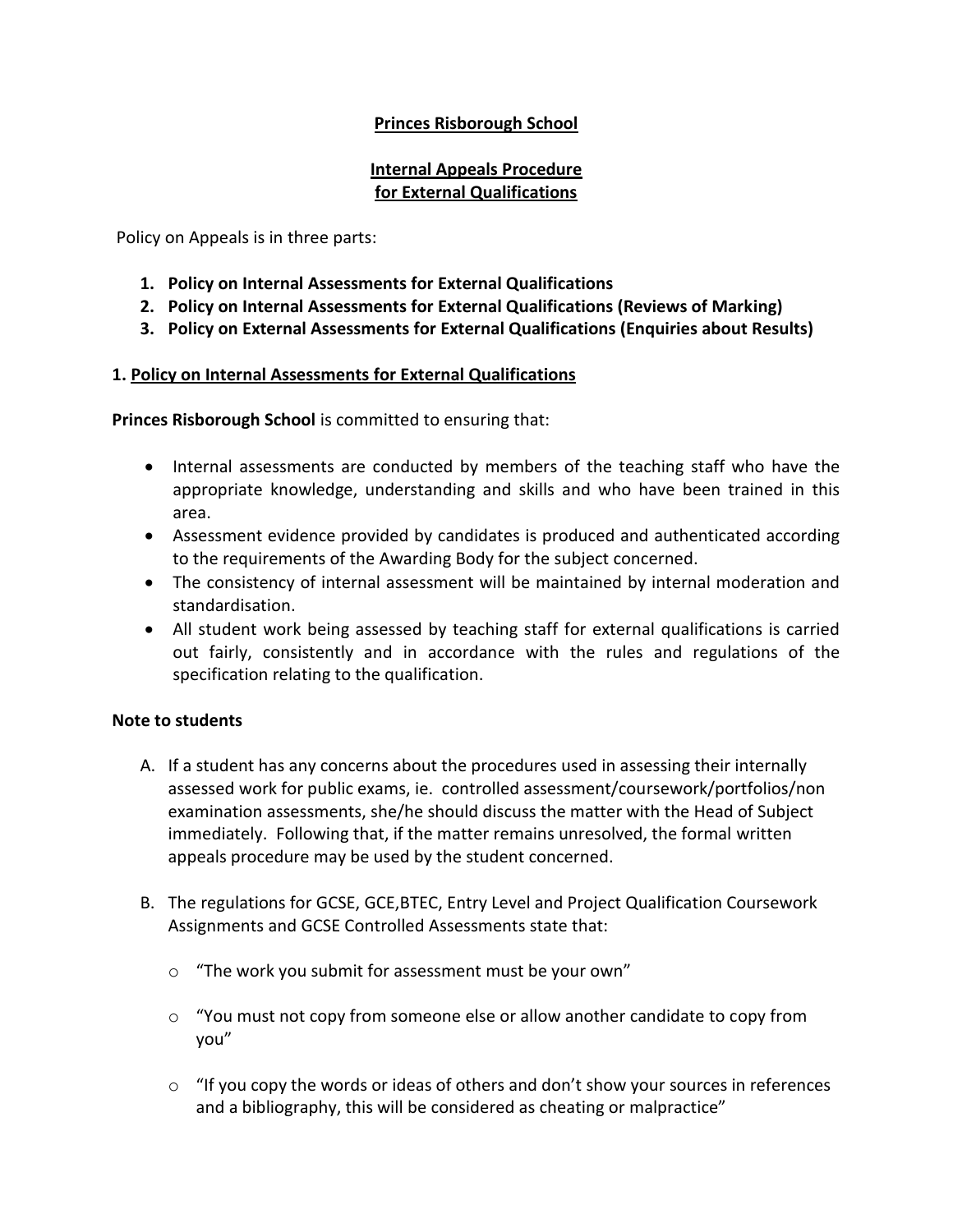Teachers have the right to reject a student's work on the grounds of malpractice if any of the above regulations are broken.

The student, parent or guardian of a student has the right to appeal against any decisions to reject a candidate's internally assessed work on the grounds of malpractice.

### **Written Appeals Procedure**

The student, parent or guardian of a student wishing to appeal against the procedures used in internal assessment should write to the Examinations Officer as soon as the matter arises. The deadline for the receipt of appeal applications to reach the school is ten days prior to the start of the written examination series. Internal appeals will be considered, and resolved, and by the date of the last externally assessed paper of the series [eg by the end of June for the Summer series].

On receipt of a written appeal, an enquiry into the internal assessment will be conducted by the Examinations Officer, a member of the Senior Management Team and a Head of Department not involved in the internal assessment decision. This enquiry will consider whether the procedures used in the internal assessment conformed to the published requirement of the Awarding Body Code of Practice.

The outcome of the appeal will be reported in writing to the student, parent or guardian [including relevant correspondence with the Awarding Body] before public exam results day for the award.

A written record of the appeal and the outcome will be kept on file at the centre and the Awarding Body will be informed of any amendments.

### **2. Reviews of marking - centre assessed marks (GCSE controlled assessments, GCE coursework,GCE and GCSE non-examination assessments)**

Princes Risborough School is committed to ensuring that whenever our staff mark candidates' work this is done fairly, consistently and in accordance with the awarding body's specification and subject-specific associated documents.

Candidates' work will be marked by staff who have appropriate knowledge, understanding and skill, and who have been trained in this activity. We will ensure that work produced by candidates is authenticated in line with the requirements of the awarding body. Where a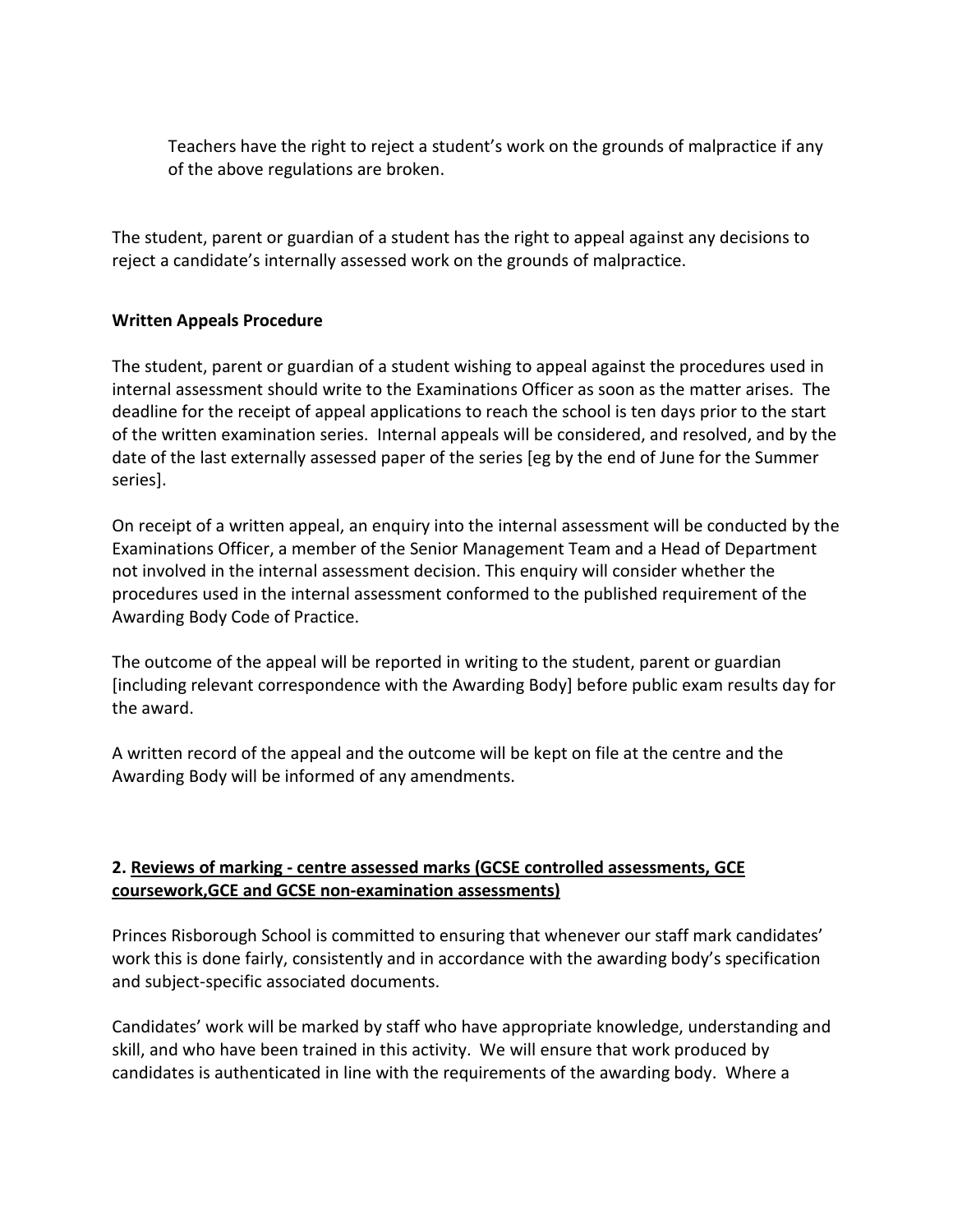number of subject teachers are involved in marking candidates' work, internal moderation and standardisation will ensure consistency of marking.

The school will:

- 1. Ensure that candidates are informed of their centre assessed marks so that they may request a review of the centre's marking before marks are submitted to the awarding body.
- 2. Inform candidates that they may request copies of materials to assist them in considering whether to request a review of the centre's marking of the assessment.
- 3. Having received a request for copies of materials, promptly make them available to the candidate.
- 4. Provide candidates with sufficient time in order to allow them to review copies of materials and reach a decision.
- 5. Requests for reviews of marking **must** be made in writing within one week of the candidate receiving their centre assessed marks.
- 6. Allow sufficient time for the review to be carried out, to make any necessary changes to marks and to inform the candidate of the outcome, all before the awarding body's deadline.
- 7. Ensure that the review of marking is carried out by an assessor who has appropriate competence, has had no previous involvement in the assessment of that candidate and has no personal interest in the review.
- 8. Instruct the reviewer to ensure that the candidate's mark is consistent with the standard set by the centre.
- 9. The candidate will be informed in writing of the outcome of the review of the centre's marking.

10. The outcome of the review of the centre's marking will be made known to the head of centre and will be logged as a complaint. A written record will be kept and made available to the awarding body upon request. Should the review of the centre's marking bring any irregularity in procedures to light, the awarding body will be informed immediately.

After candidates' work has been internally assessed, it is moderated by the awarding body to ensure consistency in marking between centres. The moderation process may lead to mark changes. This process is outside the control of Princes Risborough School and is not covered by this procedure.